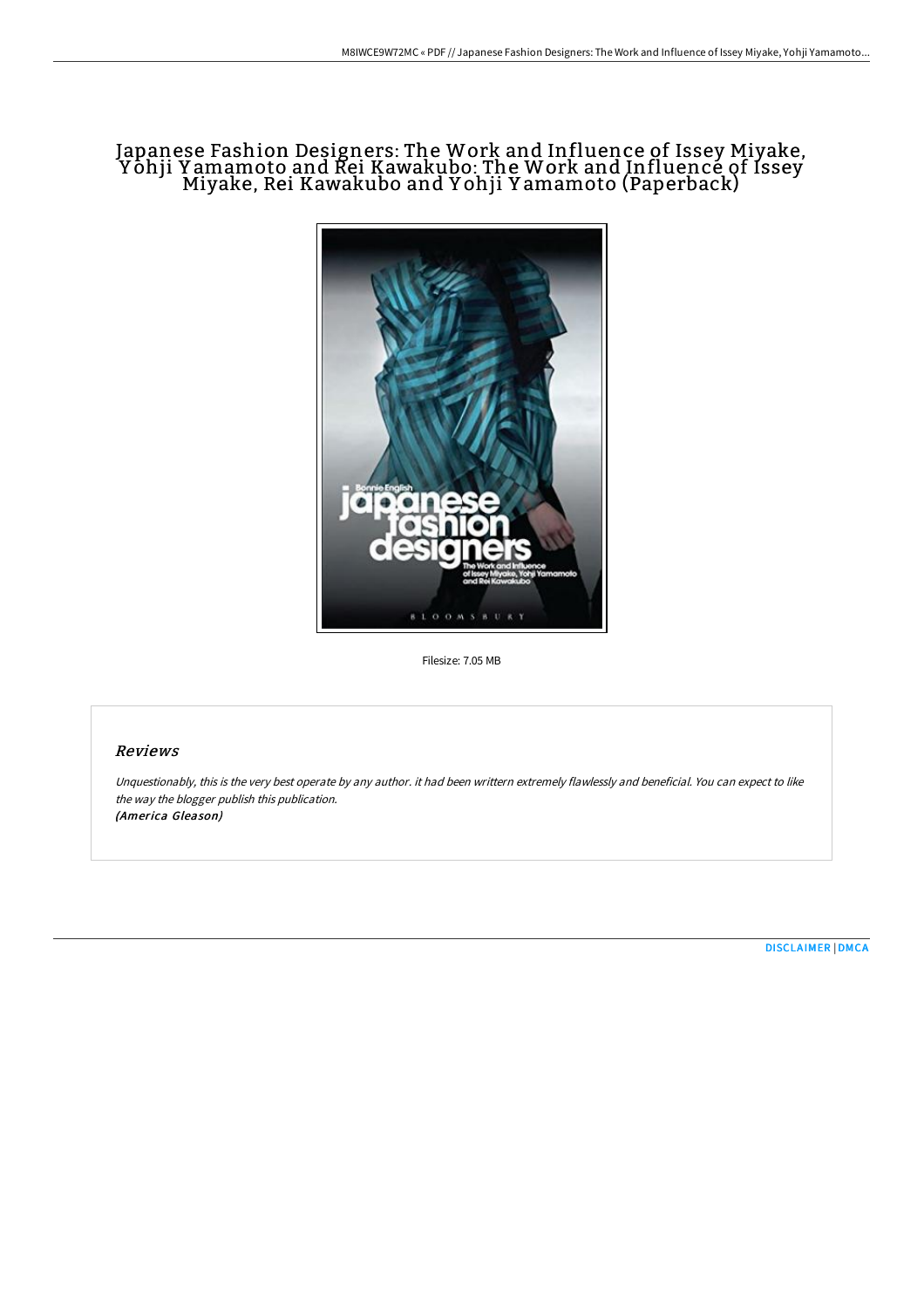# JAPANESE FASHION DESIGNERS: THE WORK AND INFLUENCE OF ISSEY MIYAKE, YOHJI YAMAMOTO AND REI KAWAKUBO: THE WORK AND INFLUENCE OF ISSEY MIYAKE, REI KAWAKUBO AND YOHJI YAMAMOTO (PAPERBACK)



To read Japanese Fashion Designers: The Work and Influence of Issey Miyake, Yohji Yamamoto and Rei Kawakubo: The Work and Influence of Issey Miyake, Rei Kawakubo and Yohji Yamamoto (Paperback) eBook, make sure you click the hyperlink below and save the document or get access to other information which might be related to JAPANESE FASHION DESIGNERS: THE WORK AND INFLUENCE OF ISSEY MIYAKE, YOHJI YAMAMOTO AND REI KAWAKUBO: THE WORK AND INFLUENCE OF ISSEY MIYAKE, REI KAWAKUBO AND YOHJI YAMAMOTO (PAPERBACK) ebook.

Condition: New. Bookseller Inventory # ST1847883109.

**Read Japanese Fashion Designers: The Work and Influence of Issey Miyake, Yohji Yamamoto and Rei Kawakubo: The** Work and Influence of Issey Miyake, Rei Kawakubo and Yohji Yamamoto [\(Paperback\)](http://www.bookdirs.com/japanese-fashion-designers-the-work-and-influenc.html) Online Download PDF Japanese Fashion Designers: The Work and Influence of Issey Miyake, Yohji Yamamoto and Rei Kawakubo: The Work and Influence of Issey Miyake, Rei Kawakubo and Yohji Yamamoto [\(Paperback\)](http://www.bookdirs.com/japanese-fashion-designers-the-work-and-influenc.html)